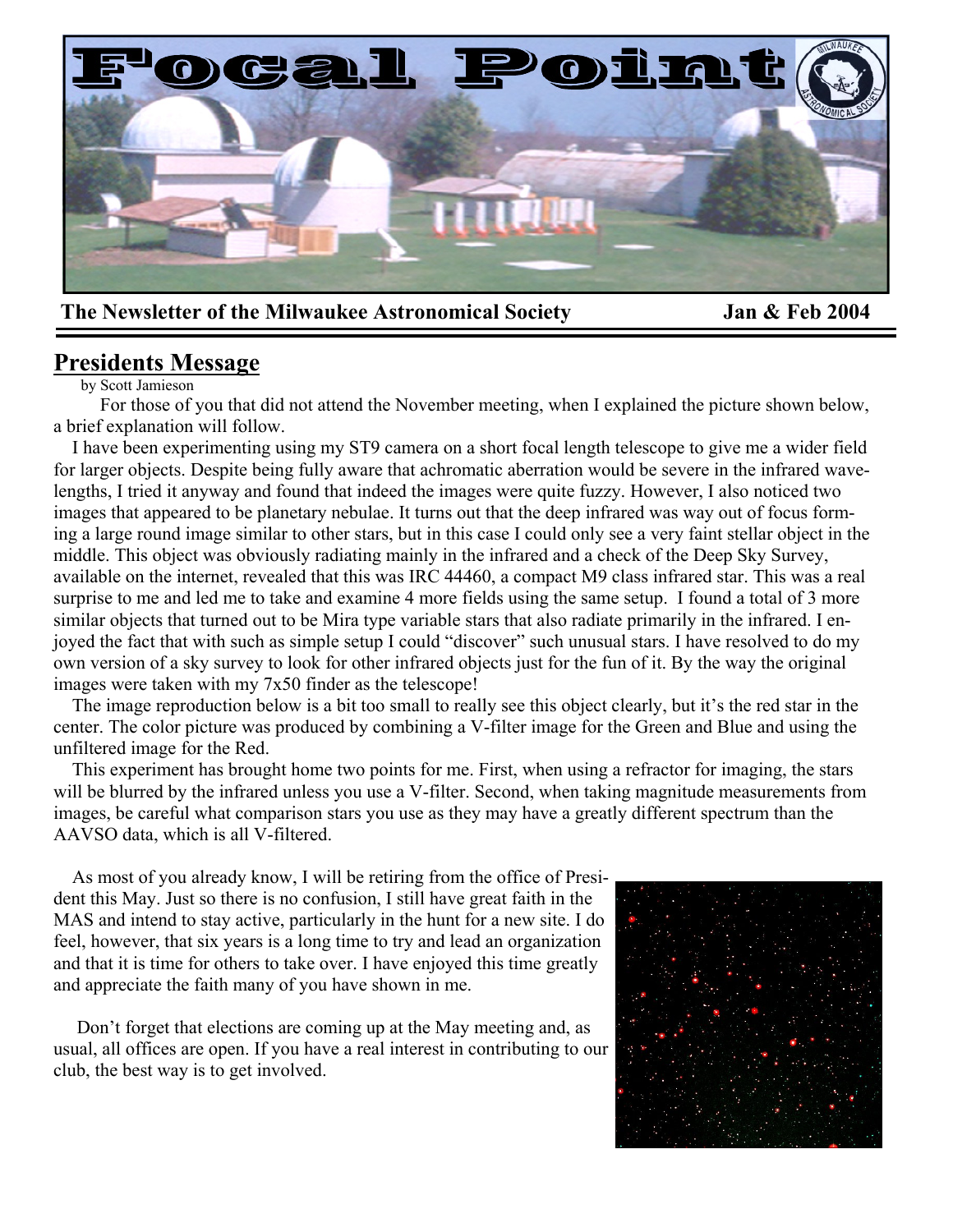## **2 MAS General Meetings**

The January thru April meetings of the Milwaukee Astronomical Society will be held at the UWM Kenwood Campus in the Physics Bldg., Room 133.

The Board meets at 7 PM (All board members are requested to attend) and the general Membership meets at 8 PM. Visitors are welcome. See the map below for directions:



**December Board Meeting:**

by Henry Gerner

The board approved the purchase of Adobe Acrobat 6 Pro, and Microsoft Office Publisher 2003 to be used by Jerry Bialozynski for the production of the Focal Point.

#### **Lunar Eclipse Party**

by Henry Gerner

On November 8<sup>th</sup> Astronomy Magazine hosted a "Total" Lunar Eclipse Party" on the shores of Lake Michigan (Veterans Park) in Milwaukee. WISN Channel 12, the local ABC affiliate also co-sponsored the event. Matthew E Quandt, Assistant Editor of Astronomy Magazine invited the Milwaukee Astronomical Society to participate. Great participation was shown by our membership. Scott Jamieson was there with his 10" LX200, Steve Diesso, Scott Berg, Tim Burrus, Thisath Kularatna, Carlos Garces, Paul Gruener to name just a few. I apologize if I missed some of the other members but we were kept very busy with questions from the public. There were hundreds of people that came out to view the eclipse making it a huge success for Astronomy Magazine, which also had door prizes including a telescope donated by Meade. Matter of fact I hear Scott Jamieson was kept so busy he never had a chance to pause for a warm beverage also provided by Astronomy Magazine.

There was some talk by Astronomy Magazine to do it again this spring when the comets arrive.

In a related note, below is a picture taken by Carlos Garces of the eclipse. Carlos placed his 3 Mega pixel Canon Digital camera up to the eyepiece of an 8" Dobsonian and snapped this shot:



The following picture submitted by Gerry Samolyk. Taken with a 6" f/5 scope on 200 ASA film.

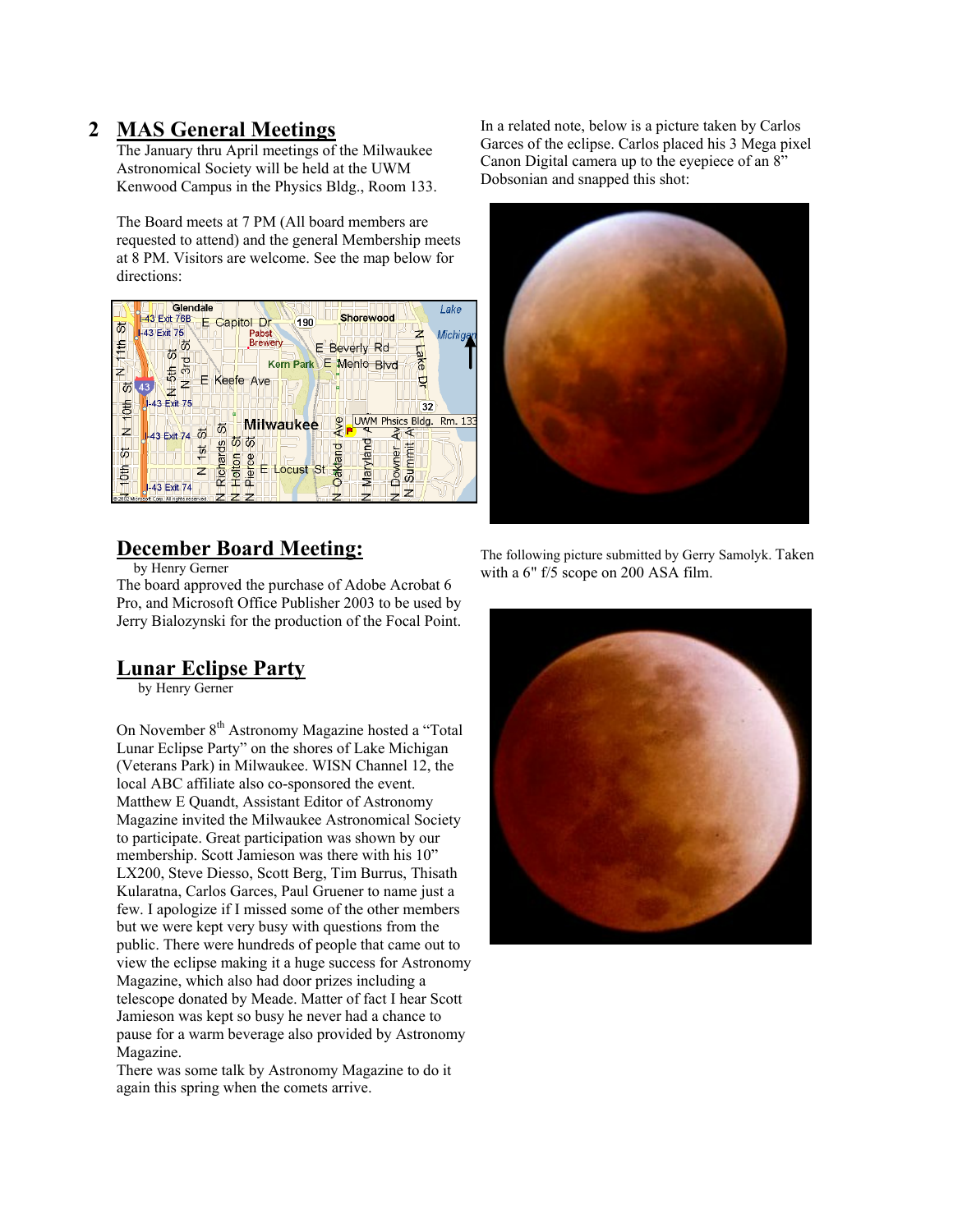## **3 Annual Christmas Party**

by Jerry Bialozynski

The on site MAS Christmas Party appeared once again to be a success and enjoyed by everyone in attendance. Much laughter and camaraderie was heard throughout the evening. About 15 pizzas, of different combinations of ingredients, were enjoyed with a plentiful supply of beer and soda.







## **Member Guides - Update**

#### by Scott Berg

Last month I asked the membership for their input of information to produce a Member's Guide. I have received some documentation and several very generous offers. Thank you!

After some discussion with the people responding to my request, it became clear that there should be at least two documents. This project is still getting organized, so please keep those ideas coming.

1) **New Member Orientation Guide** - About 10 to 20 printed pages given every new member.

- . History
- . Location
- . Rules for parking, access, site security
- . MAS organizational structure, constitution and bylaws
- Library policy
- . Detailed instructions for the use of beginner scopes (Weisen,Albrecht)
- . Brief overview of the more advanced scopes
- . List of information sources on astronomy e.g. magazines, web sites, textbooks, amateur organizations

2) **Comprehensive MAS User Guide** - Combination of written and electronic form. Probably sold at a nominal fee to those who want it.

- . Detailed operating instruction for all scopes (LX200, Z, Z2, etc.)
- . Articles, monographs, etc. written by members on a topic of interest e.g. variable star observ ing, planetary observing, solar observing . Database of images taken by MAS members. These would be in electronic form and suitable
- for MAS member presentations, open houses, etc.

 . Collection of useful spreadsheets and other software (freeware) for astronomical data

If you have anything you would like to contribute, please contact: Scott Berg, 18115 Whippletree Lane, Brookfield, Wisconsin 53045 (262) 797-8772 or  $scott@scottberg.com$ 

# **Upcoming Messier Marathon**

by Henry Gerner

This years marathon will take place on March 20th (Rain Date March 27th). Whether you stop by for an hour or spend the whole night, it's a good way to get acquainted in using the MAS telescopes or bring your own out. In the past pizza runs were made to keep everyone charged up. See you there!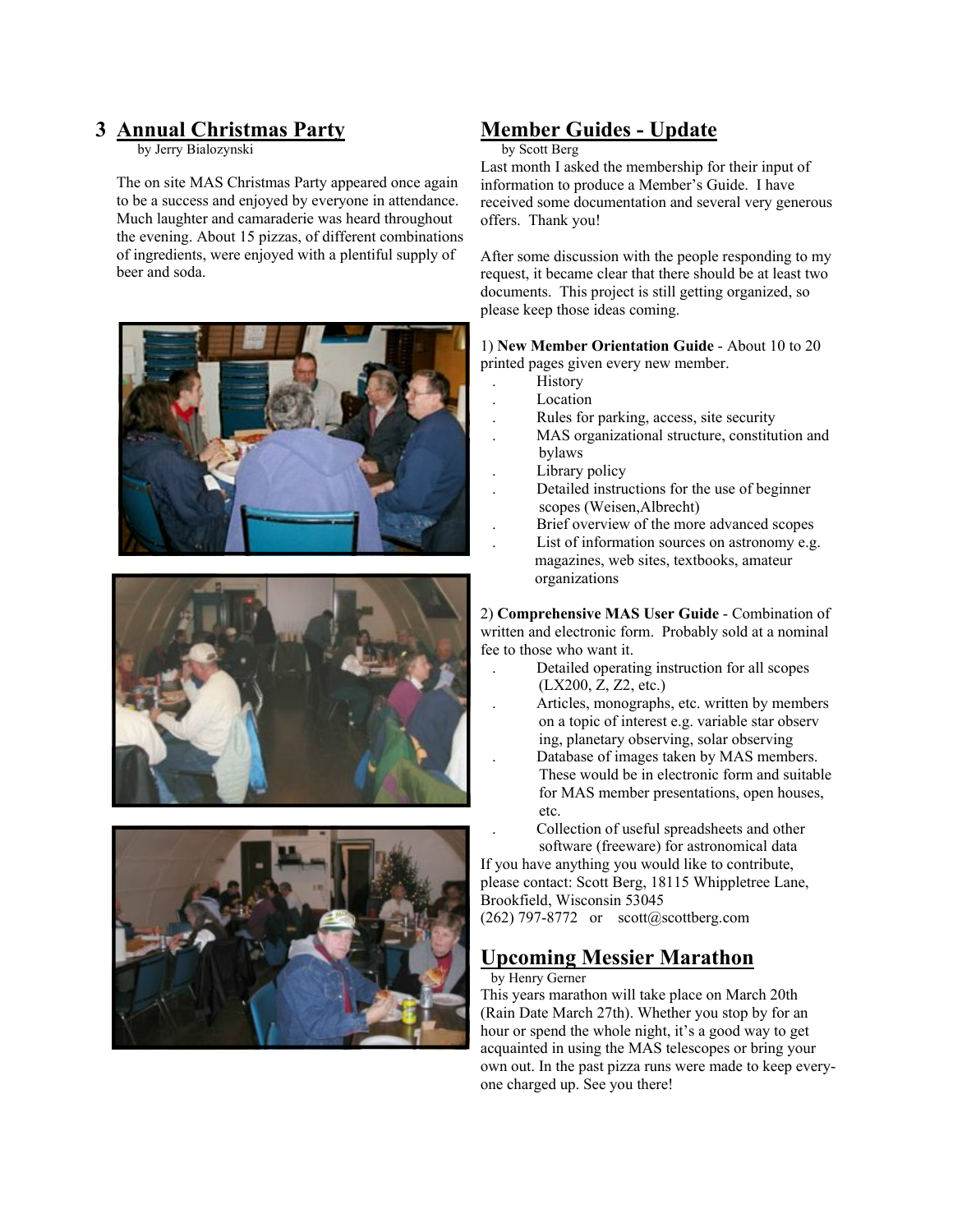#### **4 The Year Ahead**

submitted by Henry Gerner

The schedule of events was drawn up and approved at the last meeting of the board. Plan your calendars:

- Jan. 16 Board Meeting, General Meeting at UWM
- Feb. 20 Board Meeting, General Meeting at UWM
- Mar. 19 Board Meeting, General Meeting at UWM
- Mar. 20 Messier Marathon at the Observatory
- Mar. 26 Open House at the Observatory topic: Saturn.

Mar. 27 Messier Marathon (rain or cloud alternate date)

- Apr. 16 Board Meeting, General Meeting at UWM
- Apr. 23 Open House at the Observatory, topic: Jupiter.
- May 14 Open House at the Observatory, topic: Telling time by Milwaukee stars and the Allen Bradley clock.
- May 21 Board Meeting, Election of Officers, General Meeting at the Observatory
- June ? (Tentative Open House) Topic: Solar Eclipses and Solar Observing w/ scopes set up for solar viewing
- June 14 Board Meeting at the Observatory
- July 17 M.A.S. picnic at the Observatory
- July 12 Board Meeting at the Observatory
- Aug. 9 Board Meeting at the Observatory
- Aug. 13 Open House at the Observatory, topic: The Moon and Occultations
- Sept. 10 Open House at the Observatory, topic: TBA
- Sept. 17 thru 19 M.A.S. Campout location TBA
- Sept. 24 Board Meeting at the Observatory
- Oct. 8 Open House at the Observatory, topic: On a dark night you can see for ever: The Local Group of Galaxies.
- Oct. 15 Board Meeting, General Meeting at the **Observatory**
- **Observatory**

Dec. 4 Christmas Party at the Observatory. Presentation topics, for the General Meetings, will be posted on the M.A.S. website.

Special Events, other then dates listed above, will be posted on the M.A.S. website.

Project in Process: e-mail notification to members with internet access for Special Events, an alternative method is being discussed on alerting members without internet access.



## **So Little Time, So Many Galaxies By Dr. Tony Phillips**

Fourteen billion years ago, just after the Big Bang, the universe was an expanding fireball, white hot and nearly uniform. All of space was filled with elementary particles and radiation. "Soupy" is how some cosmologists describe it.

Today the universe is completely different. It's still expanding-even accelerating-but there the resemblance ends. The universe we live in now is "lumpy." Great cold voids are sprinkled with glowing galaxies. In galaxies, there are stars. Around stars, there are planets. On one planet, at least, there is life.

How we got from there to here is a mystery.

Finding out is the goal the Galaxy Evolution Explorer, "GALEX" for short, a small NASA spacecraft launched into Earth orbit April 28, 2003. GALEX carries an ultraviolet (UV) telescope for studying galaxies as far away as 10 billion light-years.

"GALEX is a time machine," says astronomer Peter Friedman of Caltech. Because light takes time to travel from place to place, pictures of distant galaxies reveal them as they were in the past. "GALEX is investigating the evolution of galaxies over 80% of the history of our universe."

The Hubble Space Telescope can see faraway galaxies, too, but GALEX has an advantage: While Hubble looks in great detail at very small regions of the sky, GALEX is surveying the entire sky, cataloging millions of galaxies during its 2-year mission.

Nov. 19 Board Meeting, General Meeting at the GALEX is a UV mission for a reason. Friedman explains: "UV radiation is a telltale sign of star birth." Stars are born when knots of gas condense in interstellar clouds. The ones we see best are the big ones-massive stars that burn hot and emit lots of UV radiation. "These stars are short-lived, so they trace recent star formation."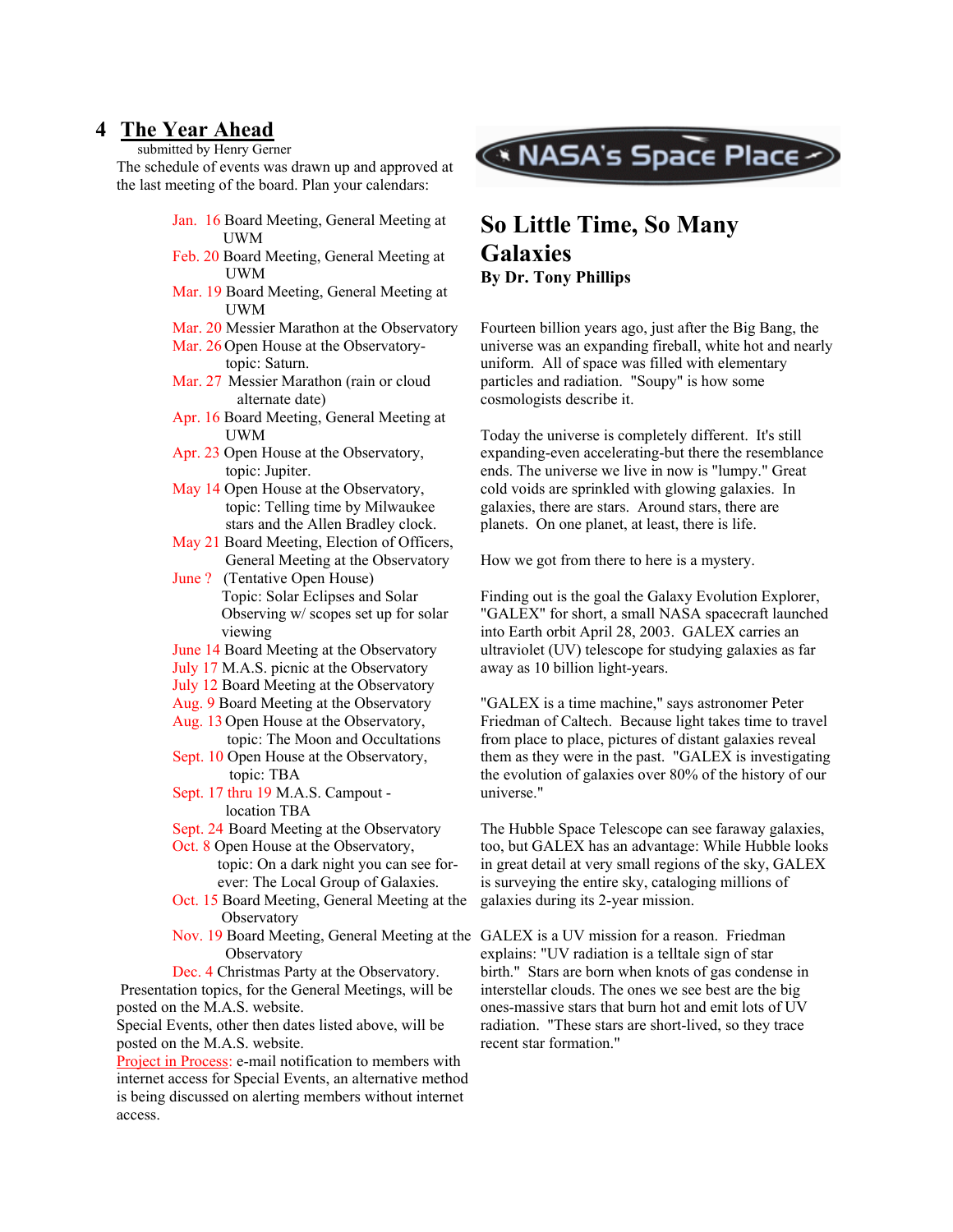#### **5**

Understanding star formation is crucial to studies of galaxy evolution. When galaxies collide, star formation surges. When galaxies run out of interstellar gas, star formation wanes. In galaxies like the Milky Way, spiral arms are outlined by star-forming clouds. The shapes of galaxies, their history and fate ä they're all connected by star formation.

Even life hinges on star formation, because stars make heavy elements for planets and organic molecules.

"Our measurements of UV radiation will tell us both the rate at which stars are forming in galaxies and the distances of the galaxies," says Friedman.

How did we get here? GALEX will show the way.

Find out more about GALEX at:

www.galex.caltech.edu. For children, visit The Space Place at spaceplace.nasa.gov/galex\_make1.htm and make a beautiful galactic mobile while learning about some of the different shapes galaxies can take.

*This article was provided by the Jet Propulsion Laboratory, California Institute of Technology, under a contract with the National Aeronautics and Space Administration.*



*This image of Messier 101 (M101), a.k.a. the "Pinwheel Galaxy," was taken in two orbits of GALEX on June 20, 2003. M101 is 20 million light years away.* 

#### **New Members**

by Carlos Garces

This month 2 families joined the MAS. They are:

 Dr. Kari Kopach & Family of Pewaukee Stephanie Seymour & Family of New Berlin

A warm welcome to both!!

### **Focal Point Editor's Note**

At this time, the MAS Officers & Board Members would like to extend their wishes for a Merry Christmas and a Happy New Year to the MAS membership.

I would also like to receive constructive input on your opinions of this newsletter. This is my first endeavor into something of this nature and I'll need all the help I can get to improve it over time!

Send comments to: focalpoint@bialozynski.com